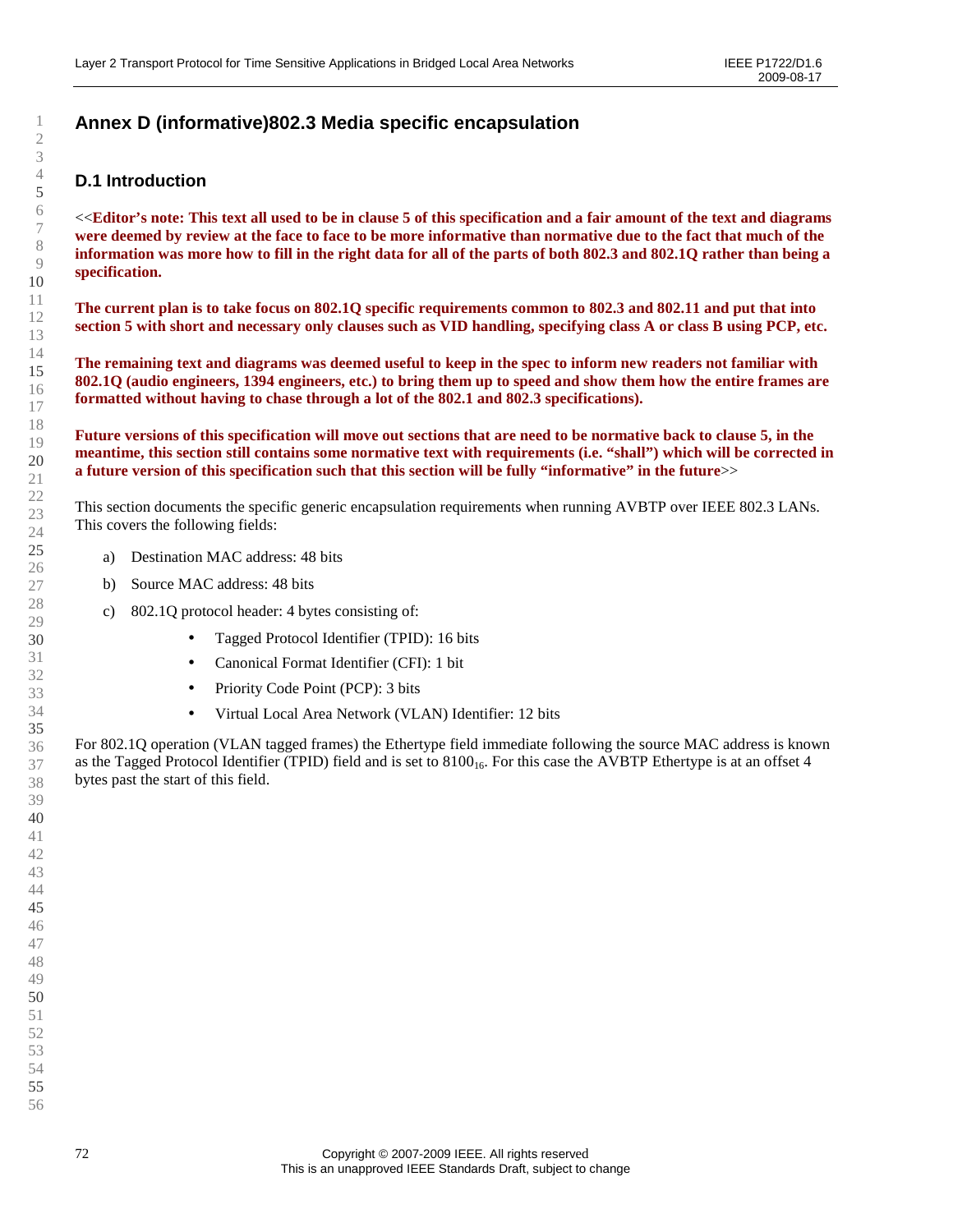Figure D.7.33 shows an AVBTP frame encapsulated within an 802.3 frame with an 802.1Q header (also known as an 802.1Q VLAN Tag field). For 802.3 frames, this format is required for all AVBTP stream data frames and optional for AVBTP control frames.



**Figure D.7.3 - AVBTP control or stream data frame in an 802.3 frame with 802.1Q tag field**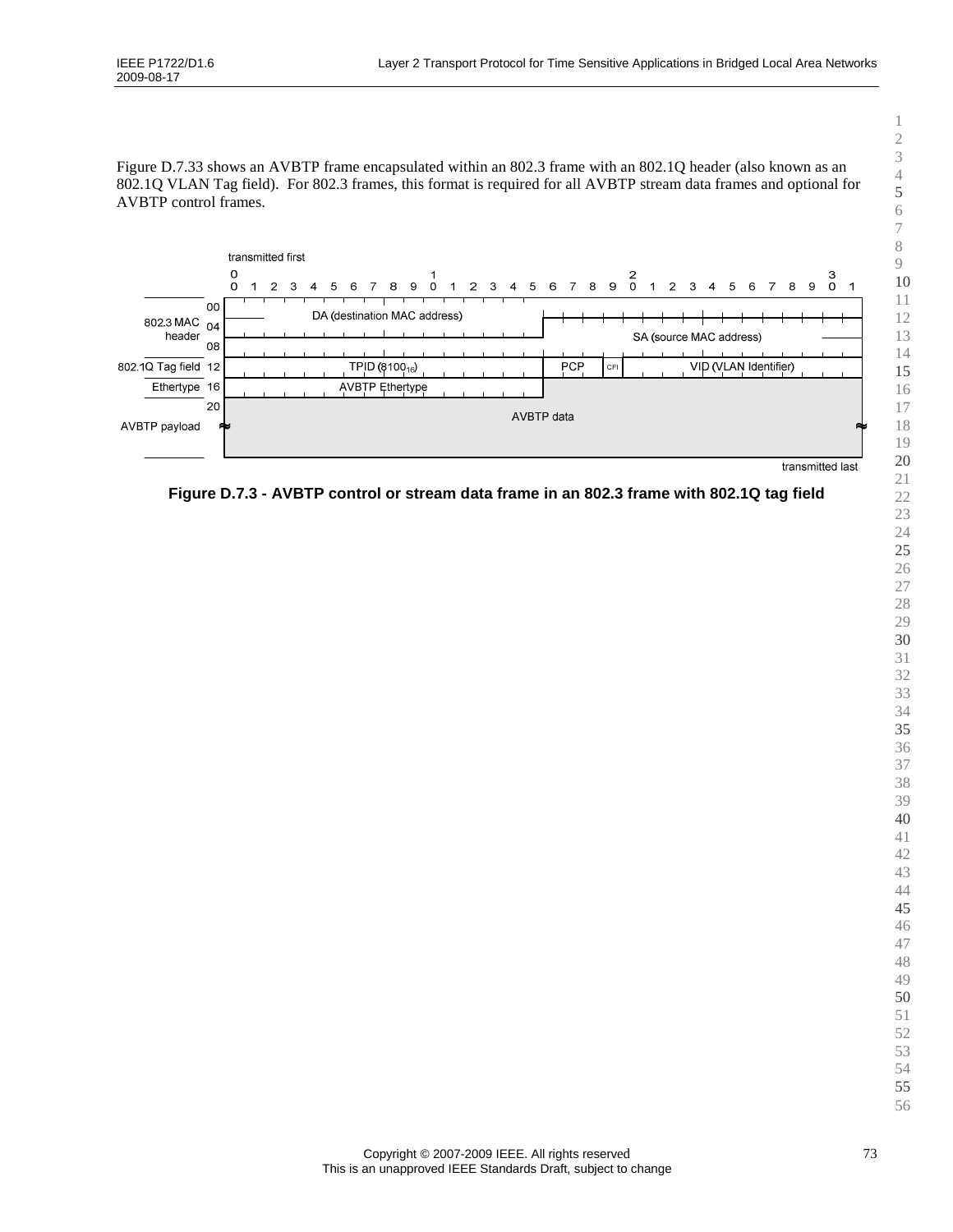Figure D. 7.44 shows an AVBTP frame encapsulated within an 802.3 frame without an 802.1Q header. This format is optional for AVBTP control frames. This format is not allowed for AVBTP stream data frames as all stream data frames shall be priority encoded for class A or class B traffic thus making the VLAN tag header mandatory.



**Figure D. 7.4 - AVBTP control frame in an 802.3 frame without an 802.1Q Tag field** 

## **D.2 802.3 Fields**

#### **D.2.1 802.3 Destination MAC address field**

For AVBTP stream data frames, MAC Destination Addresses shall be unique for the Layer 2 network and may either be a unicast or multicast addresses. Multicast addresses may be assigned by use of MAAP (MAC Address Acquisition Protocol) defined in Annex C. Multicast addresses must be guaranteed to be unique per AVBTP stream.

For AVBTP stream control frames, MAC Destination Address may be unicast, multicast or broadcast depending on the specification of the usage of each AVBTP control frame.

#### **D.2.2 802.3 Source MAC address field**

For AVBTP stream data frames, MAC Source Addresses shall indicate the senders MAC address of the stream data or control traffic. Per IEEE 802.3 rules, this address shall always be a unicast MAC address.

#### **D.2.3 802.1Q header field**

Depending on the subtype of the AVBTP frame, the 802.1Q header may or not be required based on the following rules:

- a) All talkers shall send AVBTP stream data frames with an 802.1Q header present and the PCP field set to indicate either Class A or Class B AVB data.
- b) AVBTP compliant devices may send stream control frames with an 802.1Q header.
- c) All AVBTP compliant devices shall be able to receive and process AVBTP stream data and control frames with an 802.1Q header present.